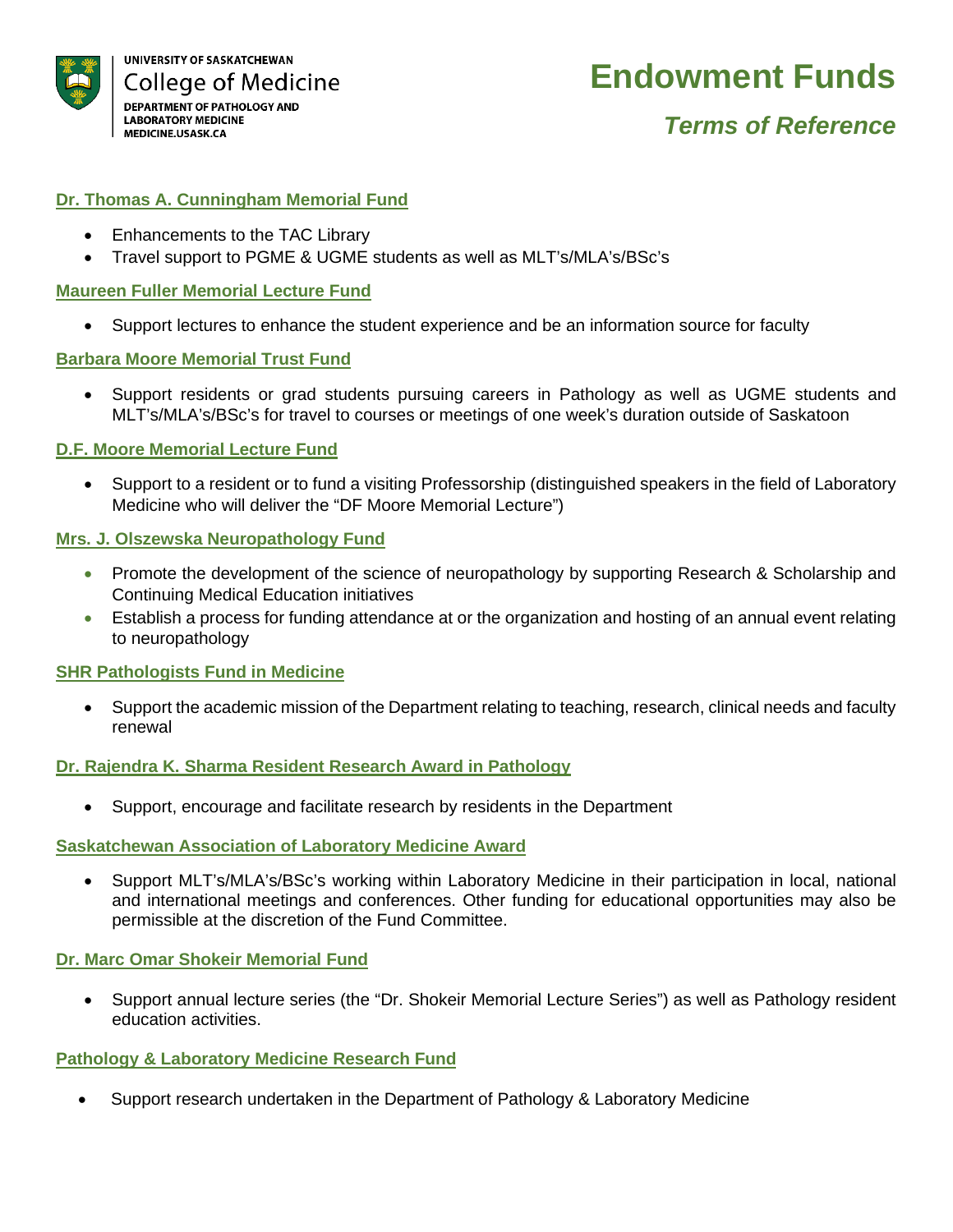

UNIVERSITY OF SASKATCHEWAN **College of Medicine DEPARTMENT OF PATHOLOGY AND LABORATORY MEDICINE** MEDICINE.USASK.CA

# **ENDOWMENT FUND APPLICATION**

**Name**

**Email**



**BRIEF Description of Request** *(i.e. dates of travel, attach event program and location; benefit to self and Department)*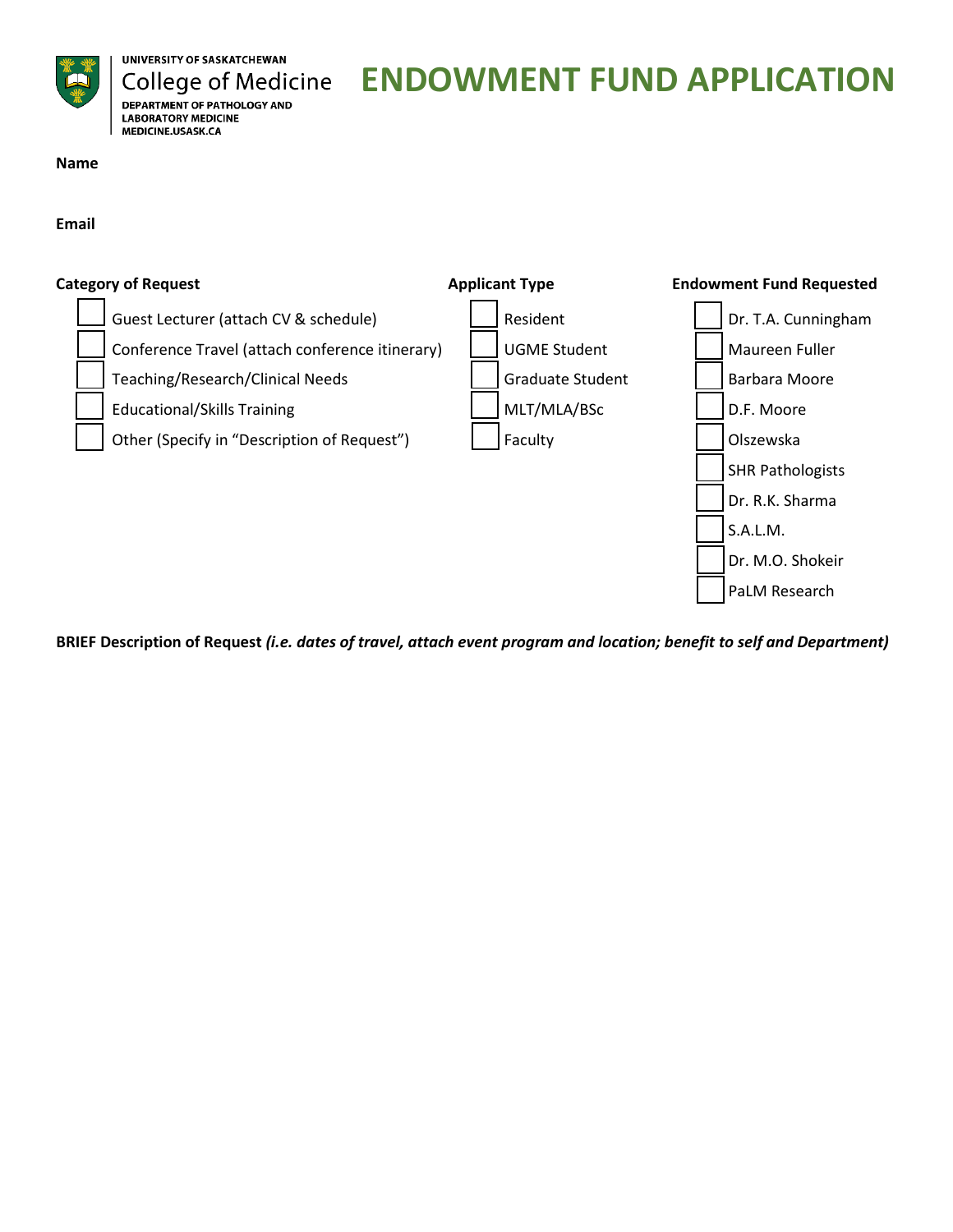**Breakdown of Estimated Costs and Total** *(Please note: if approved, no amendments to the request will be accepted.)*

*FOR RESIDENTS ONLY:* **Please provide balances in your Residency funds including any commitments.**

**Have you applied for available shared funding? If so, please provide source and amount.**

**Have you discussed this Endowment request with your Division Supervisor?**

Yes No Name of Supervisor

| If this request is to fund a visiting lecturer, will s/he be addressing or visiting the Department of Pathology & |       |           |
|-------------------------------------------------------------------------------------------------------------------|-------|-----------|
| Laboratory Medicine and participating in its teaching activities in general?                                      | T Yes | $\Box$ No |